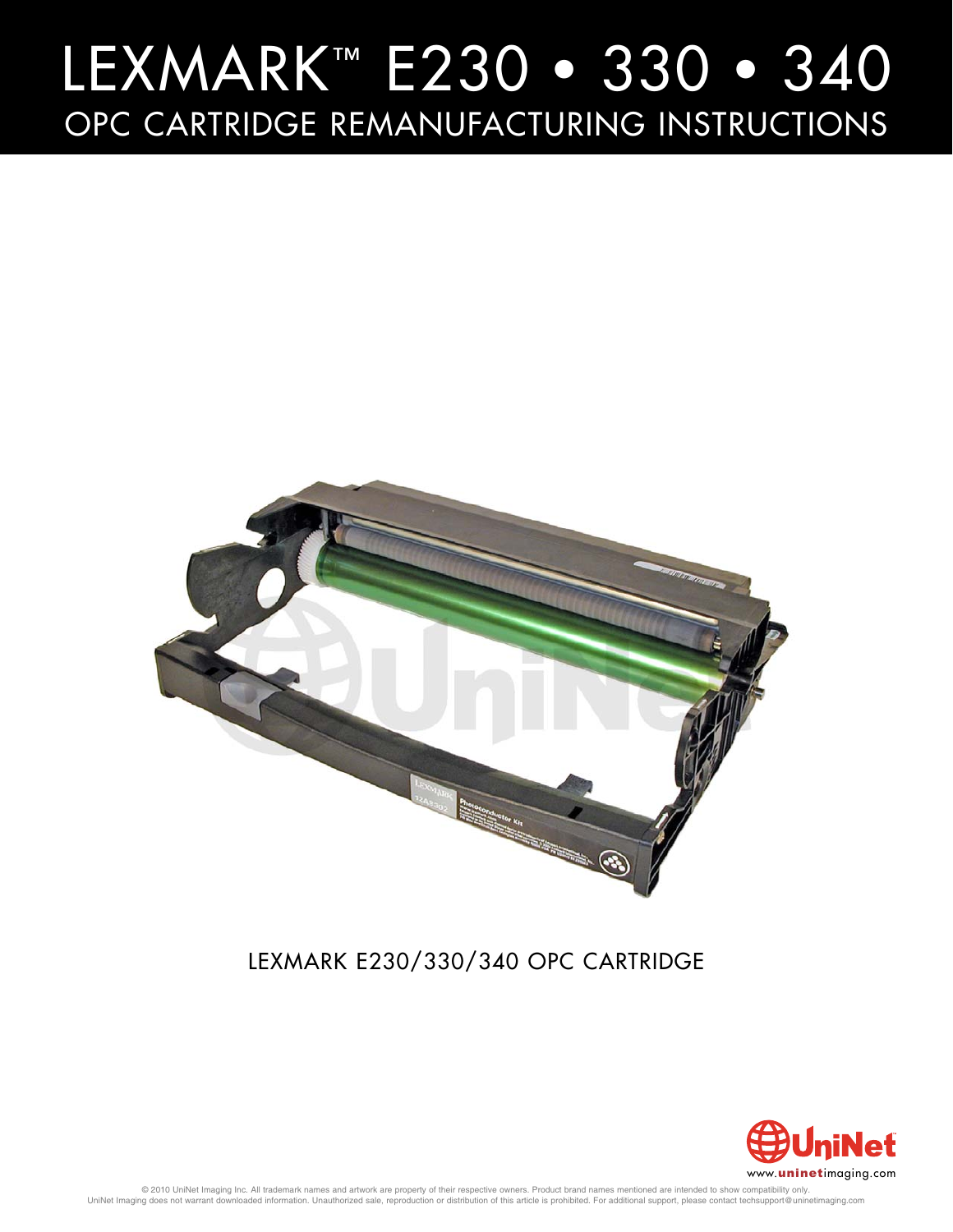## **EXAMPLE THE LEXMANUFACTURING THE LEXMANUFACTURE IS A SUMPLE THE LEXMANUFACTURE IS A SUMPLE THE LEXMANUFACTURE I**<br>By Mike Josiah and the Technical Staff at UniNet

The Lexmark E230/330/340 engine has been around for a while. It was first introduced in June 2004. Since then a number of different Lexmark branded toner cartridges have been introduced, but they all use the same drum cartridge, the 12A8302. The difference in the toner cartridges so far has been the chip.

The basic engine is rated for 1200dpi and between 22 and 30ppm, depending on the machine. The street cost for the latest machine (E238) is \$149.00\* so they continue to grow very popular. The newest machine, the E238 was released in Feb. 2006, (the date of this writing). The only real difference besides the lower cost of the printer is the toner cartridge. There is only a low yield, 2,000 page cartridge, and although we have not seen one yet, it is I think a safe guess that the chip is also different.

The drum units are rated for 30,000 pages. The E238 machine MAY continue to operate until 40,000 pages have been reached. At that time, the printer will stop and no further printing will be allowed until the cartridge is replaced. The word "MAY" is from the Lexmark manual. They do not go into any further detail. The change Photo conductor lights/message will start showing at about the 30,000 page mark. Even though it is possible an OEM drum will last another cycle, especially if it is run the 40,000 pages most likely it will not. We recommend that the drums be replaced.

One interesting note is that the starter cartridge that comes with new machines when empty does not show toner low. Lexmark does not explain it. They just state it.

#### MACHINES THAT USE THE 12A8302 OPC CARTRIDGE:

| <b>Lexmark E232</b>  | Lexmark E232t       | <b>Lexmark E238</b> | Lexmark E240   | Lexmark E240n |
|----------------------|---------------------|---------------------|----------------|---------------|
| <b>Lexmark E240t</b> | <b>Lexmark E330</b> | Lexmark E332n       | Lexmark E332tn | Lexmark E340  |
| Lexmark E342n        |                     |                     |                |               |

#### MACHINES BASED ON THIS ENGINE:

| <b>Dell laser Printer 1710</b>           | OPC Cartridge# 310-7042 |
|------------------------------------------|-------------------------|
| <b>Dell laser Printer 1710n</b>          | OPC Cartridge# 310-7042 |
| <b>Dell Personal Laser Printer 1700</b>  | OPC Cartridge# 310-5404 |
| <b>Dell Personal Laser Printer 1700n</b> | OPC Cartridge# 310-5404 |
| <b>IBM InfoPrint 1412</b>                | OPC Cartridge# 75P5712  |
| <b>IBM InfoPrint 1412n</b>               | OPC Cartridge# 75P5712  |
| <b>IBM InfoPrint 1512</b>                | OPC Cartridge# 75P5712  |
| <b>IBM InfoPrint 1512n</b>               | OPC Cartridge# 75P5712  |
| Toshiba E-Studio 270P                    | OPC Cartridge #12A8570  |
| Toshiba E-Studio 300P                    | OPC Cartridge # 12A8570 |

The list price for the Lexmark OPC cartridge is \$86.00\*. As simple as these are to do, they well worth the effort. I think in some cases it might be harder to reset the machine than to re-build the cartridge! \* Pricing as of February 2006. Prices are in US American dollars.

#### SUPPLIES REQUIRED

- 1. New replacement drum
- 2. New wiper blade
- 3. Cotton swabs
- 4. Isopropyl alcohol
- 5. Drum padding powder

#### TOOLS REQUIRED

- 1. Phillips head screwdriver
- 2. Small common screwdriver
- 3. Vacuum approved for toner

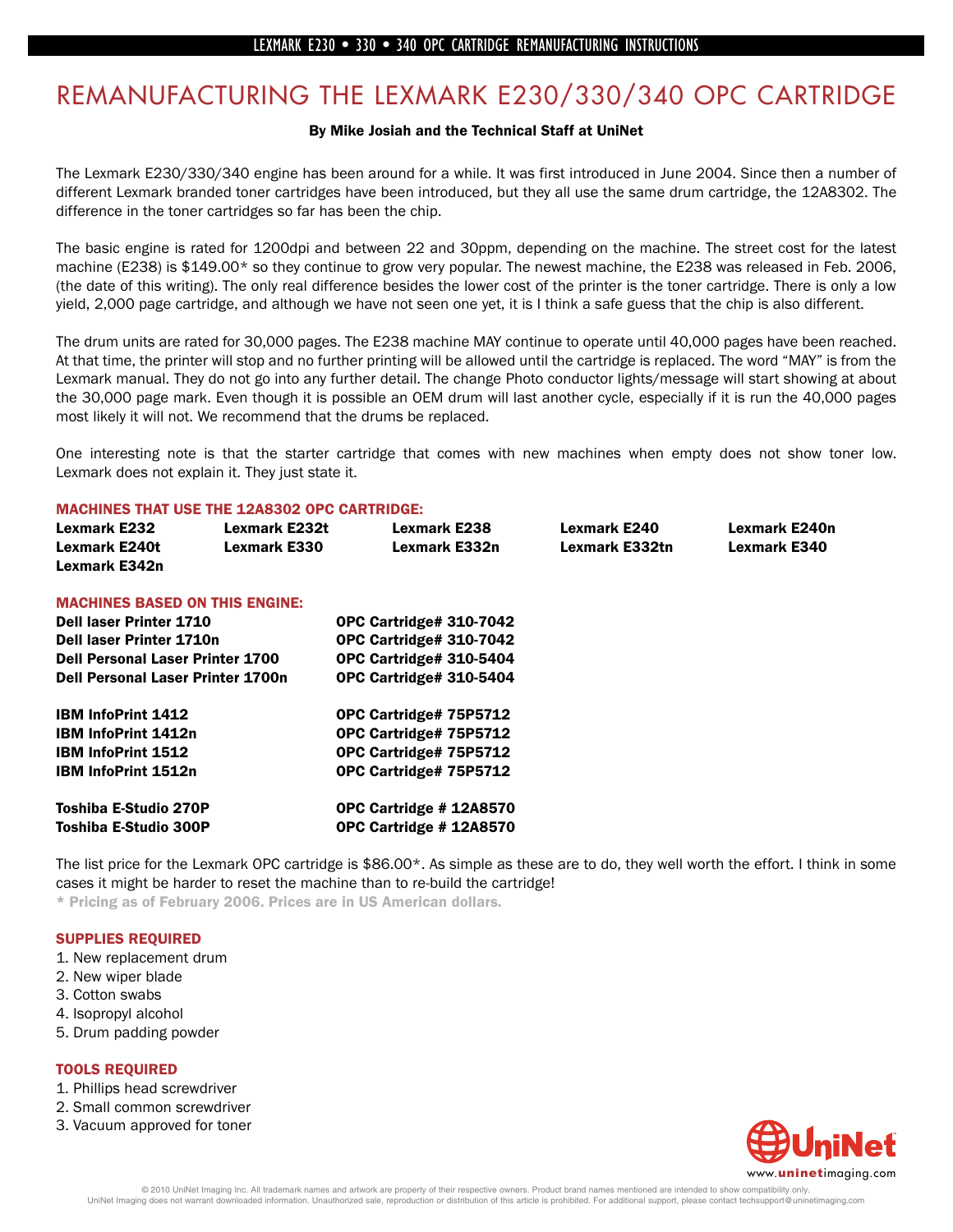

1. Remove the two screws from either side of the handle/cartridge lock.





2. Remove the handle/lock. 3. Remove the E-ring from the small gear side of the drum axle shaft.

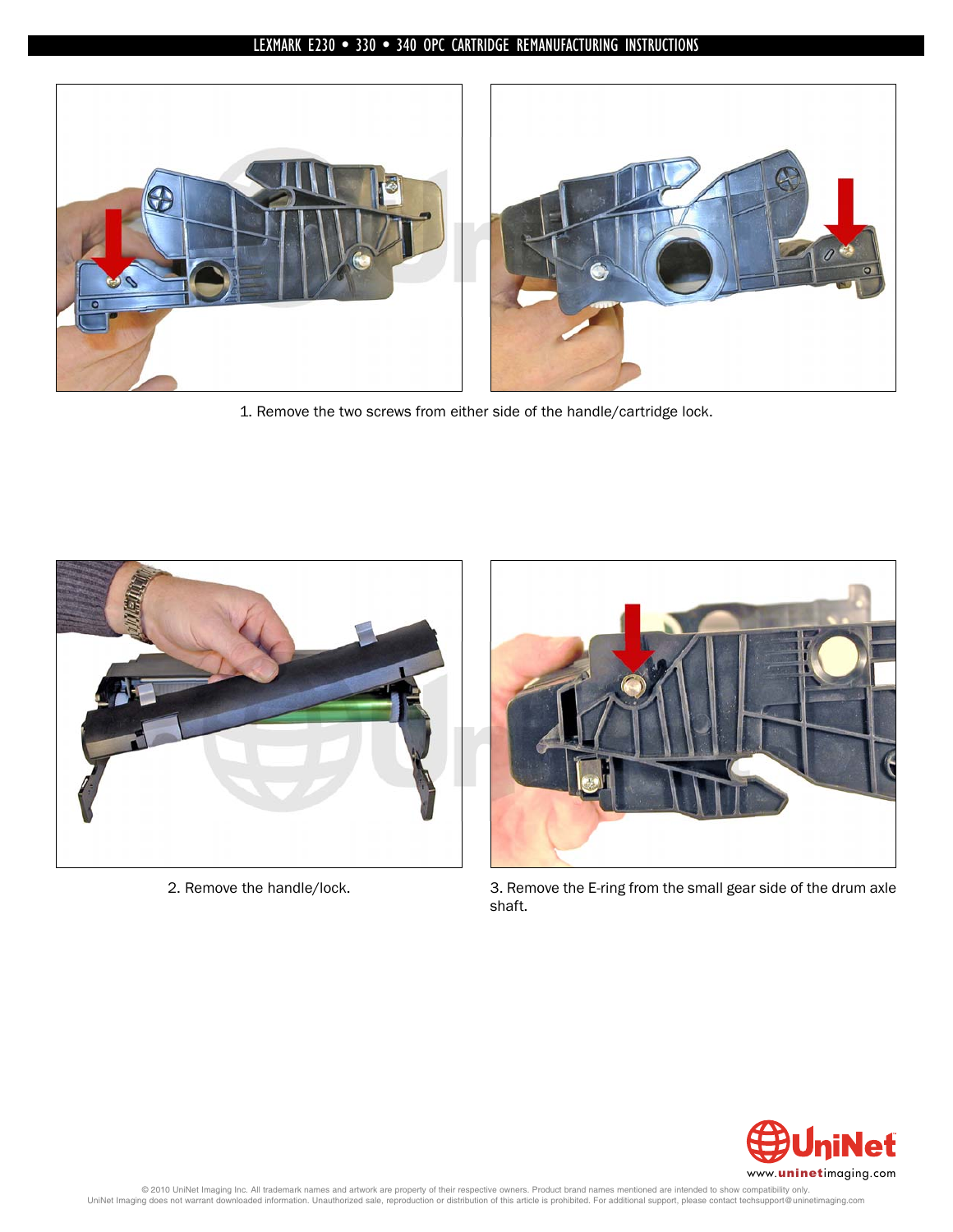

4. Remove the drum axle from the large gear side of the drum. If you try to pull it out from the small gear side, the shaft will jam up on the drum ground contact and damage the contact.



5. Carefully remove the drum.



6. Carefully lift out the PCR. The PCR holders will most likely come out with the PCR. This is OK. It makes it easier to re-install it later.

Be very careful not to touch the roller with your skin. As with any PCR, the oils naturally present in your skin will be absorbed by the roller and cause printing problems (extra marks on the page).



7. Remove the two screws from the wiper blade.

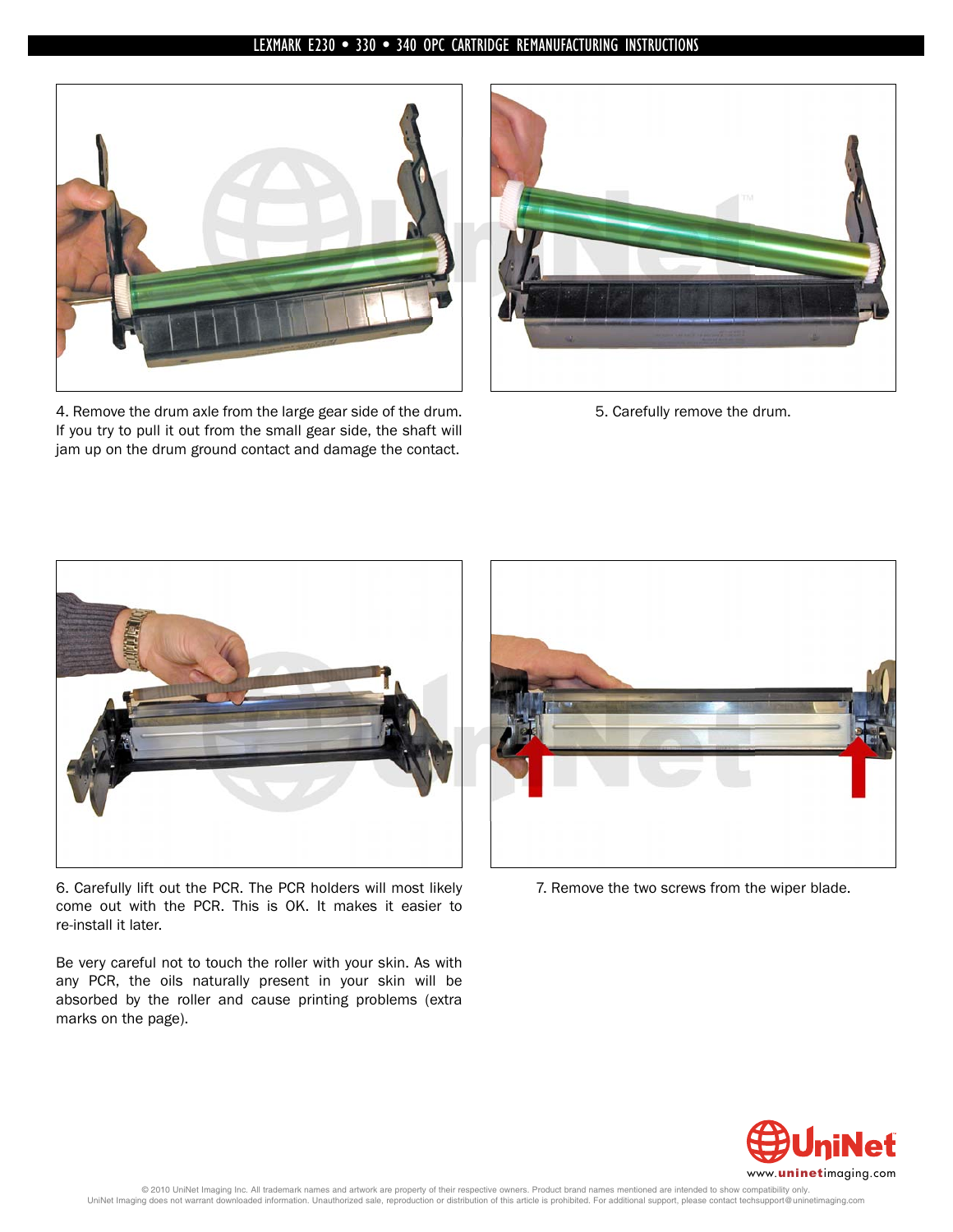



8. Remove the wiper blade, and clean out any waste toner. 9. Install a new wiper blade coated with your preferred lubricant and two screws. Clean the PCR holders with 99% pure isopropyl alcohol. Snap on to the ends of the PCR.





10. Install the PCR and holders. 11. With the waste chamber facing you, install the drum so that the large gear is on the left side, spring on the small gear facing down.

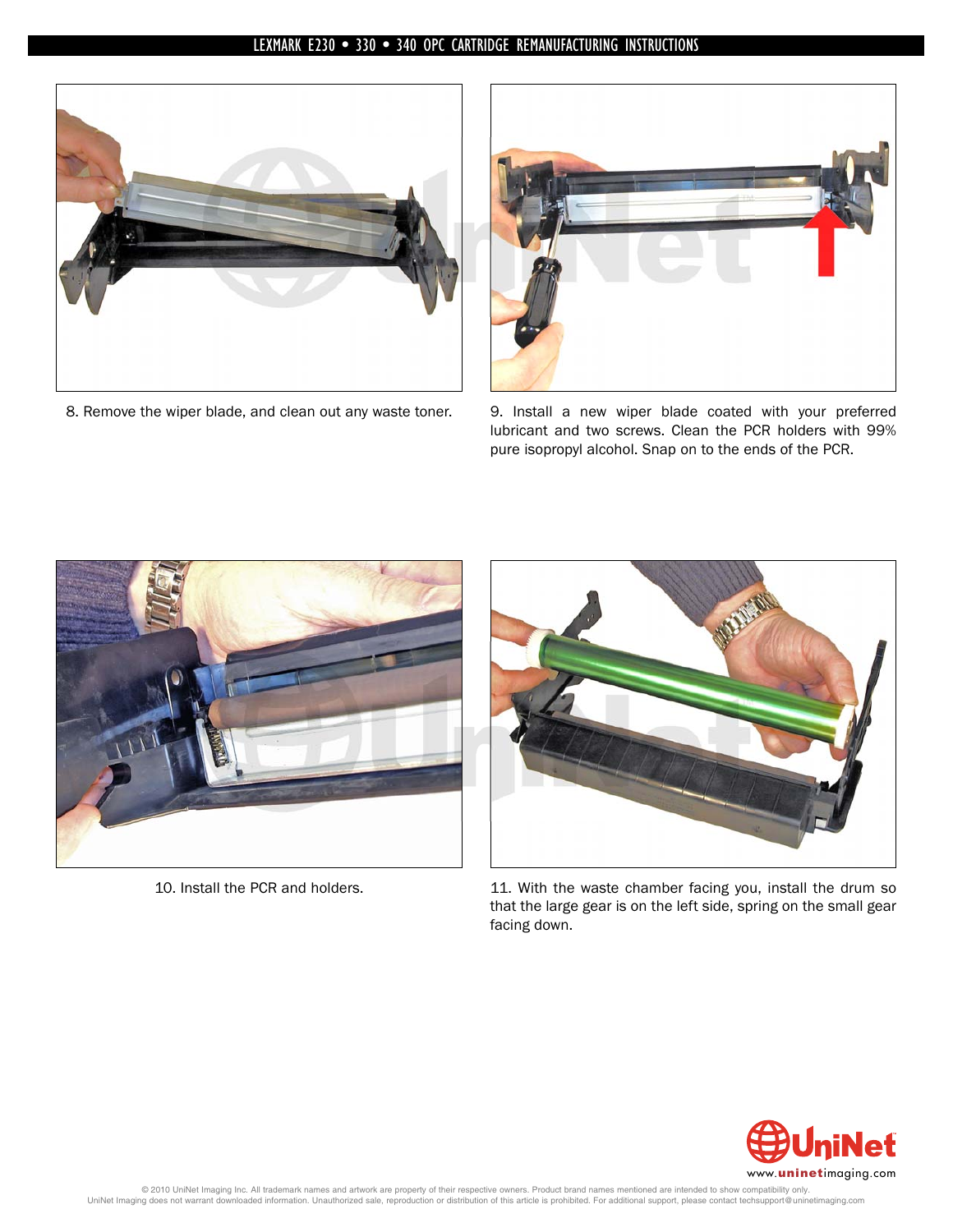

12. Install the drum axle from the large gear side. 13. Install the E-ring on to the axle.





14. Install the handle/cartridge lock assembly and two screws. Just to make sure that everything is meshing properly and lubricated properly, rotate the drum by the large gear in the proper direction. This is always a good idea for drum units as a final check before installing the cartridge in your test machine.

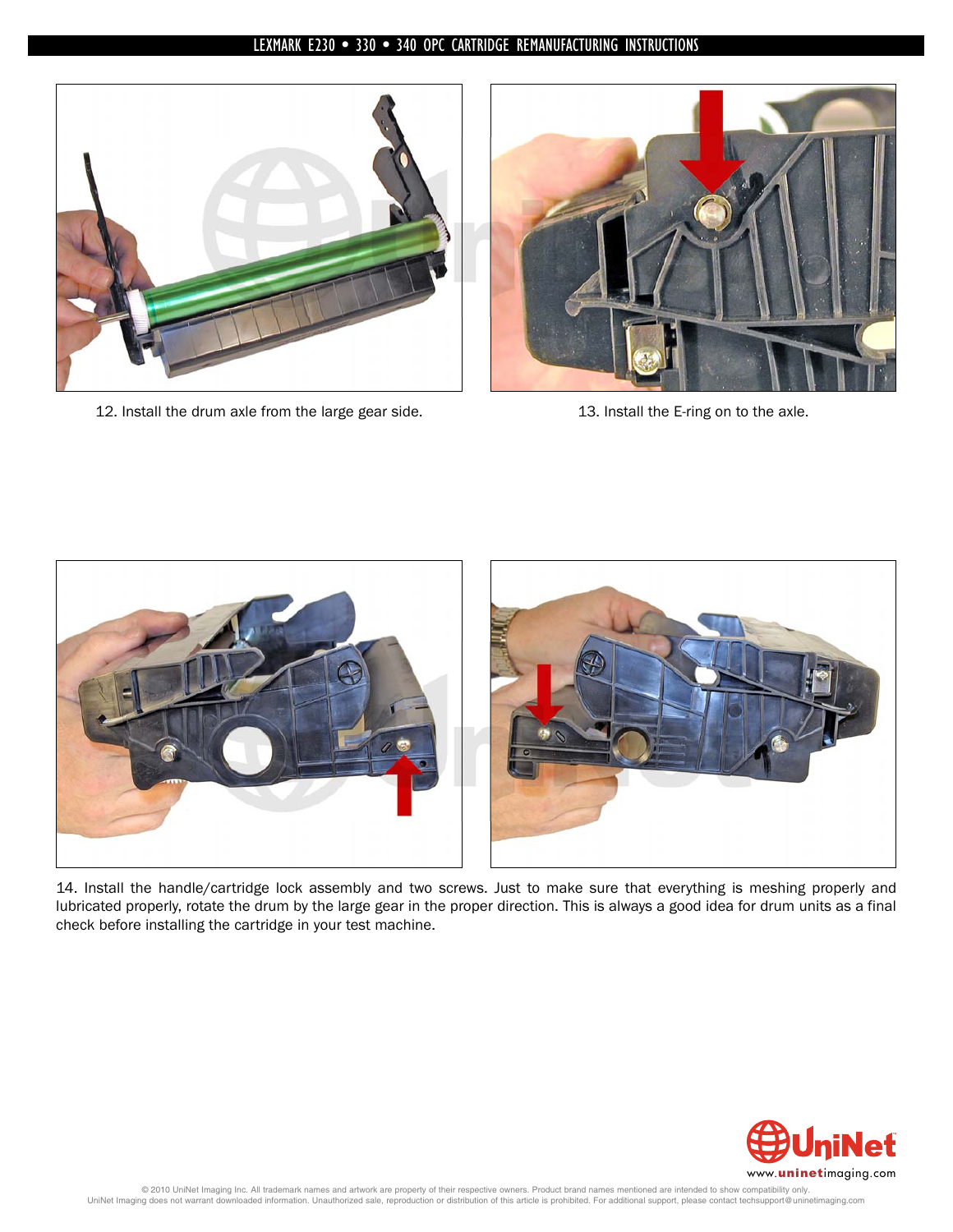#### RESET PROCEDURE(S)

#### Lexmark E340/342 (Display Type) Machines:

- 1. Turn the printer off
- 2. While still off, press and hold the SELECT and RETURN buttons.
- 3. Keep both buttons pressed, and turn the printer on.
- 4. Continue to hold both until either PERFORMING SELF TEST or CONFIG MENU appears on the display.
- 5. Release the two buttons
- 6. RESET PC CNT should now show on the display. If it does not, press the left or right menu buttons until it does.
- 7. Press the SELECT button once. RESETTING PC CNT VALUE should show on the display.
- 8. When the display shows CONFIG MENU again, turn the printer off.
- 9. Turn the printer back on (do not hold any buttons down this time). The printer is reset.
- 10. You can confirm the counter was reset by printing a MENU SETTINGS page

#### Lexmark E230/232/234/238/240/330/332 (Non-Display) Machines:

- 1. With the printer on and the READY light on, open the front cover
- 2. Press and hold the CANCEL button until all of the lights begin flashing up and down.
- 3. Release the CANCEL button and close the door. The printer is reset!
- 4. You can confirm the counter was reset by printing a MENU SETTINGS PAGE.

#### PRINTING THE "MENU SETTINGS PAGE"

#### E340/342:

- 1. With the printer ready, press the left or right menu buttons until UTILITIES MENU appears on the screen.
- 2. With UTILITIES MENU on the display, press the SELECT button once.
- 3. Print menus should appear on the display. If this is not on the display, press the left or right menu buttons until it is.
- 4. Press the SELECT button. The menu page should print.
- 5. On the test page look under CARTRIDGE INFORMATION for PHOTOCONDUCTOR.
- 6. It should say OK or close to 100%. If it does not, run approximately 20 pages and run this page again.

#### E230/232/234/238/240/330/332 (Easy way):

- 1. With the printer ready, press the CONTINUE button once. The ready light will flash, and two pages will print out.
- 2. On the test page, look under CARTRIDGE INFORMATION for PHOTOCONDUCTOR.
- 3. It should say OK or close to 100%. If it does not, run approximately 20 pages and run this page again.
- 4. If this procedure did not work, the counter must be reset using the printers CONFIGURATION MENU.

This is done by the following:

#### E230/232/234/238/240/330/332 (Hard Way):

1. Turn off the printer

- 2. Open the front cover.
- 3. Press and hold the CONTINUE button. Turn the printer on.
- 4. Hold the CONTINUE button down until all the lights cycle.
- 5. Just when the ERROR light (!) is displayed, close the front cover.
- 6. The top four lights of the operator panel should come on indicating that the printer is in the configuration mode.
- 7. Print out the configuration settings page by pressing and holding the CONTINUE button until all the pages flash.
- 8. The page will print. Save for possible use later.
- 9. Press and release the CANCEL button to move from one menu item to another.
- NOTE: If you get lost, press and hold the CANCEL button to jump back to the home state (top four lights on).
- 10. Press and release the CANCEL button until the TONER LOW light is the only light left on.
- 11. Press and hold the CONTINUE button until all of the lights flash. Release the button.
- 12. When the TONER LOW light is again the only light left on, the photoconductor page count is reset to zero.
- 13. Turn the printer off for five seconds and turn back on. This will return the printer back to a normal state.
- 14. Print the MENU SETTINGS page as indicated above.